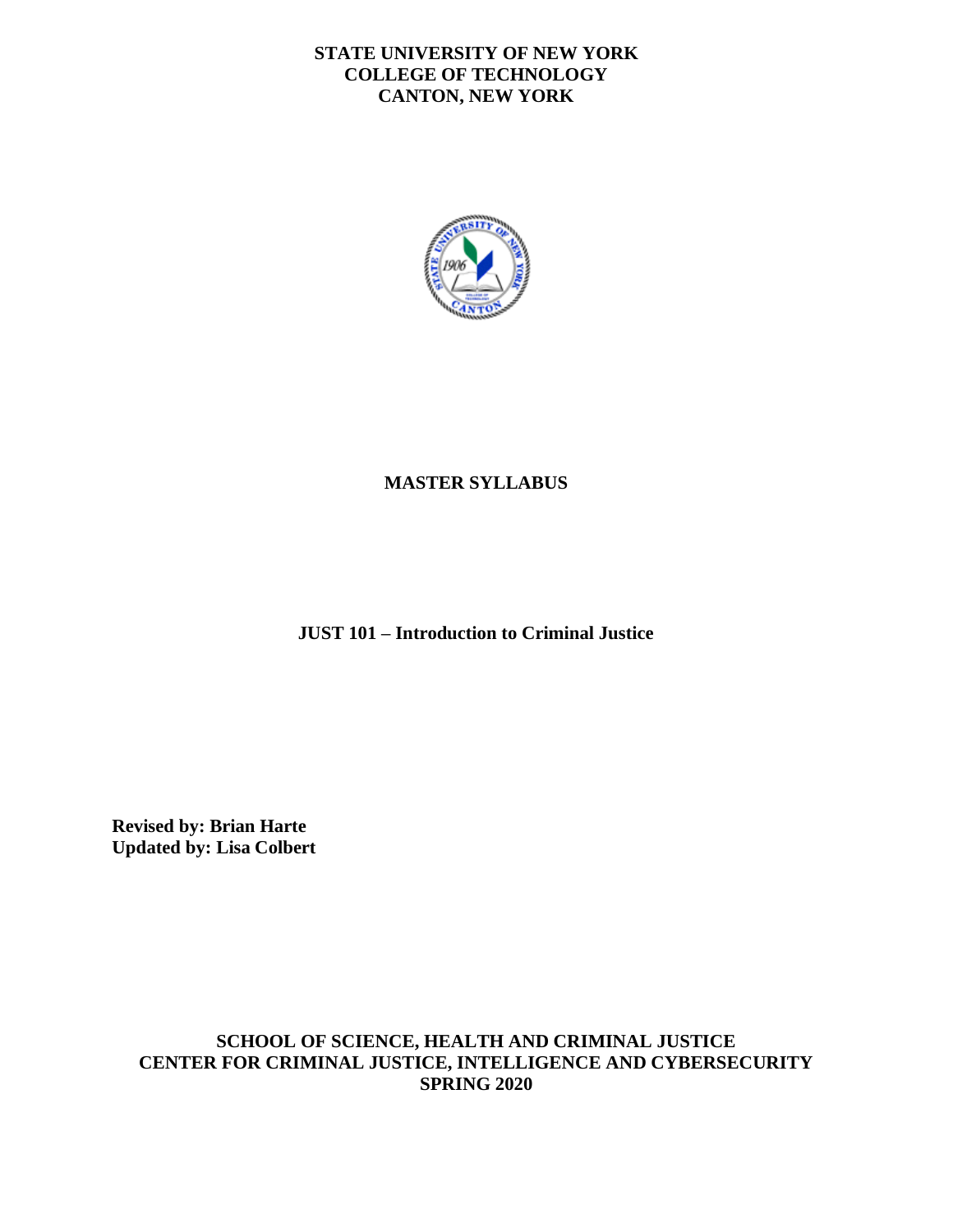- A. TITLE: Introduction to Criminal Justice
- **B. COURSE NUMBER:** JUST 101
- **C. CREDIT HOURS: 3**
- **D. WRITING INTENSIVE COURSE**: no
- **E. GER CATEGORY**: NA
- **F. SEMESTER(S) OFFERED:** Fall/Spring
- **G.** COURSE DESCRIPTION: This course is a comprehensive study of the development of criminal justice systems and operations in the United States. This course includes detailed examination, analysis, and evaluations of the major components of the criminal justice system.

## **H. PRE-REQUISITES/CO-REQUISITES:**

none

#### **I. STUDENT LEARNING OUTCOMES**

| STUDENT LEAKNING OUTCOMES:                                                                                                                                                |                                                                                                                                                  |            |                                             |
|---------------------------------------------------------------------------------------------------------------------------------------------------------------------------|--------------------------------------------------------------------------------------------------------------------------------------------------|------------|---------------------------------------------|
| <b>Student Course Learning</b><br><b>Outcomes (SLO)</b>                                                                                                                   | <b>PSLO</b>                                                                                                                                      | <b>GER</b> | <b>ISLO</b>                                 |
| a. Define and discuss criminal<br>behaviors, the evolution of<br>crime, and the US criminal<br>law.                                                                       | $(640)$ 1-Students will<br>be able to demonstrate<br>effective written<br>communication skills                                                   |            | 1. Communication<br>Skills (written)        |
| b. Define and discuss the<br>nature of police powers in the<br>United States and of what the<br>Constitution and the Supreme<br>Court have to say about police<br>powers. | $(640)$ 1-Students will<br>be able to demonstrate<br>effective written<br>communication skills                                                   |            | 1. Communication<br>Skills (written)        |
| c. Define and discuss the<br>meaning of due process and its<br>evolution in the American<br>criminal justice system and the<br>various stages of criminal<br>justice.     | $(640)$ 1-Students will<br>be able to demonstrate<br>effective written<br>communication skills                                                   |            | 1. Communication<br>Skills (written)        |
| d. Describe and discuss the<br>criminal court process and<br>explain the role in dispensing<br>of justice.                                                                | $(640)$ 1-Students will<br>be able to demonstrate<br>effective written<br>communication skills                                                   |            | 1. Communication<br>Skills (written)        |
| e. Review and discuss<br>sentencing philosophies, the<br>various sentencing options, and<br>the sentencing process, along<br>with the death penalty and the               | $(640)$ 4-students will<br>be able to demonstrate<br>the ability to organize<br>complex topics in the<br>form of court cases to<br>gain a better |            | 2. Critical Thinking<br>(critical analysis) |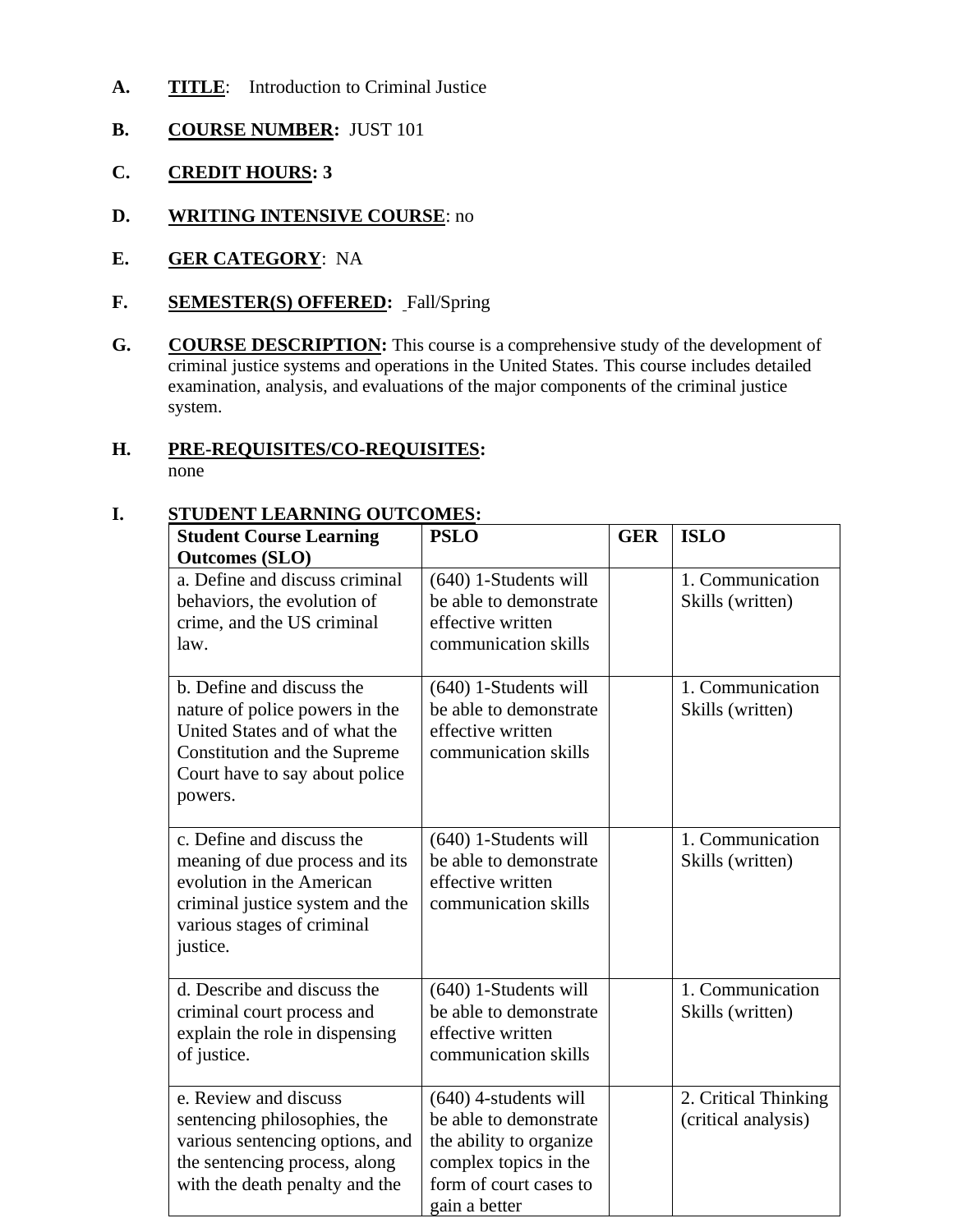| appellate review process<br>available to the convicted.                                                                                                                                                                                                                                              | understanding of them<br>(inquiry) while<br>documenting and<br>analyzing results as<br>informed conclusions<br>(analysis)                                               |                                      |
|------------------------------------------------------------------------------------------------------------------------------------------------------------------------------------------------------------------------------------------------------------------------------------------------------|-------------------------------------------------------------------------------------------------------------------------------------------------------------------------|--------------------------------------|
| f. Describe and discuss the<br>history of corrections in the<br>United States and the<br>correctional philosophies that<br>have supported the<br>development of corrections in<br>the United States, the<br>differences between prisons<br>and jails, and of the jail inmate<br>and jail conditions. | $(640)$ 3-Students will<br>be able to demonstrate<br>discipline specific<br>knowledge that is<br>necessary for them to<br>be successful in their<br>chosen career path. | 1. Communication<br>Skills (written) |
| g. Describe and discuss of the<br>juvenile justice system and its<br>philosophies.                                                                                                                                                                                                                   | $(640)$ 3-Students will<br>be able to demonstrate<br>discipline specific<br>knowledge that is<br>necessary for them to<br>be successful in their<br>chosen career path. | 1. Communication<br>Skills (written) |

| <b>KEY</b>              | <b>Institutional Student Learning Outcomes [ISLO</b><br>$1 - 5$ |  |  |
|-------------------------|-----------------------------------------------------------------|--|--|
| <b>ISLO</b>             | <b>ISLO &amp; Subsets</b>                                       |  |  |
| #                       |                                                                 |  |  |
| $\mathbf{1}$            | <b>Communication Skills</b>                                     |  |  |
|                         | Oral [O], Written [W]                                           |  |  |
| $\overline{2}$          | <b>Critical Thinking</b>                                        |  |  |
|                         | Critical Analysis [CA], Inquiry & Analysis [IA],                |  |  |
|                         | Problem Solving [PS]                                            |  |  |
| 3                       | <b>Foundational Skills</b>                                      |  |  |
|                         | Information Management [IM], Quantitative                       |  |  |
|                         | Lit,/Reasoning [QTR]                                            |  |  |
| $\overline{\mathbf{4}}$ | <b>Social Responsibility</b>                                    |  |  |
|                         | Ethical Reasoning [ER], Global Learning [GL],                   |  |  |
|                         | Intercultural Knowledge [IK], Teamwork [T]                      |  |  |
| 5                       | <b>Industry, Professional, Discipline Specific</b>              |  |  |
|                         | <b>Knowledge and Skills</b>                                     |  |  |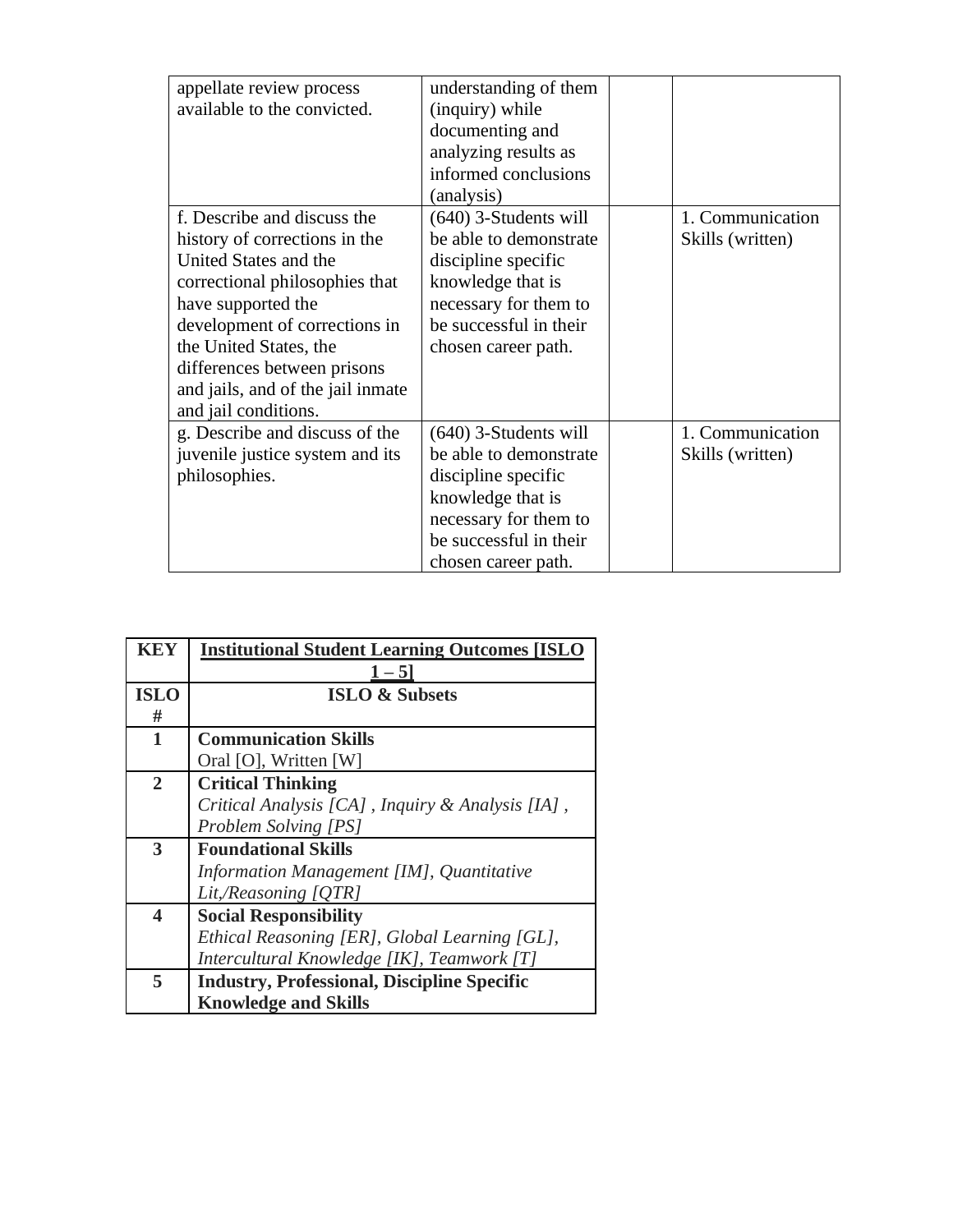# **J. APPLIED LEARNING COMPONENT:** Yes\_\_\_\_\_\_ No\_\_x\_\_\_<br>**K. TEXTS:** Criminal Justice: An overview of the system.

[https://www.oercommons.org/courses/criminal](https://www.oercommons.org/courses/criminal-justice-an-overview-of-the-system/view)[justice-an-overview-of-the-system/view](https://www.oercommons.org/courses/criminal-justice-an-overview-of-the-system/view) 

[https://www.oercommons.org/courses/criminal](https://www.oercommons.org/courses/criminal-justice-an-overview-of-the-system/view)[justice-an-overview-of-the-system/view](https://www.oercommons.org/courses/criminal-justice-an-overview-of-the-system/view) 

#### **L. REFERENCES:** NA

#### **M. EQUIPMENT:** NA

#### **N. GRADING METHOD:** A-F

#### **O. SUGGESTED MEASUREMENT CRITERIA/METHODS:**

- **-**Quizzes
- -Exams
- -Papers
- -Participation

#### **P. DETAILED COURSE OUTLINE:**

- I. Foundations for Criminology
	- A. Crime and Criminology
	- B. The Relativity of Law and Crime
	- C. Production of Crime Statistics
	- D. Distribution of Crime
- II. Theories of Crime
	- A. Deterrence and Rational Choice Theories of Crime
	- B. Individual Theories of Crime: A Biosocial Perspective
	- C. Social Structure Theories of Crime
	- D. Social Process Theories of Crime
	- E. Social Reaction Theories of Crime
	- F. Integration and a Life-Course Perspective